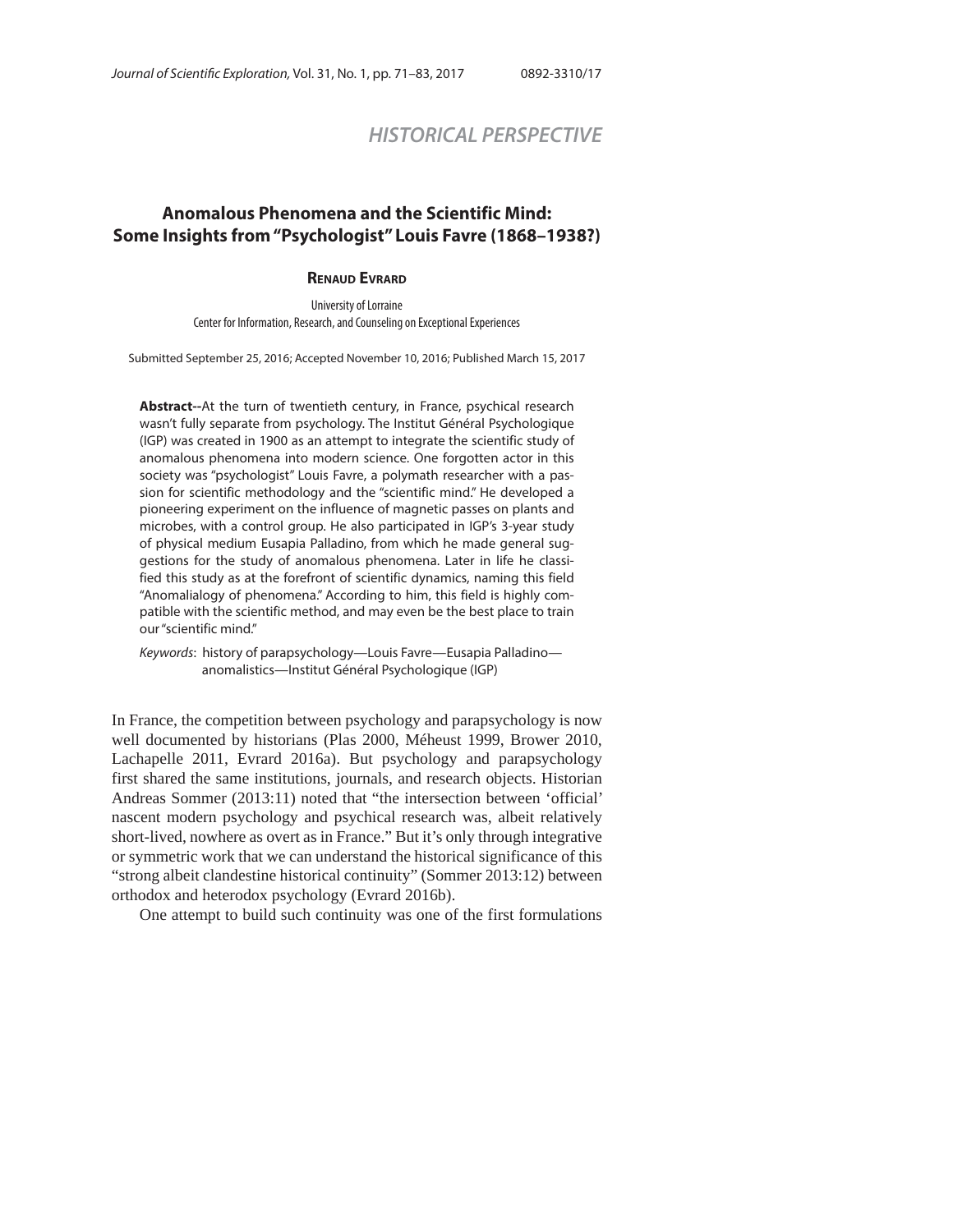of what we now call *anomalistics*, as an epistemological posture that generalizes the scientific approach to border-areas.<sup>1</sup> Within the framework of psychical research in early twentieth-century France, at the Institut Général Psychologique (IGP), the psychologist Louis Favre tried to identify the place of "parapsychology" in the classification of sciences and to justify the importance of the study of *anomalous phenomena* for all people with a "scientific mind."

## **The Institut Général Psychologique**

During the Fourth International Congress of Psychology in Paris in 1900, the psychologist Théodule Ribot announced the launching of the *Institut Psychique International*, soon renamed *Institut Général Psychologique*  (IGP). Physician and psychologist Pierre Janet (1859–1947) and physiologist Charles Richet (1850–1935) were to be the two heads of this new scholarly society which was funded by a young Russian prince, Serge Youriévitch (1876–1969), who interpreted some of his experiences as paranormal and wished them to be studied scientifically (Youriévitch 1944). Spiritualist and religious interpretations of these phenomena were shelved to make way for a self-proclaimed more positivist and empirical approach: psychical research (Lachapelle 2011).

The IGP received a lot of support from elite scientists and soon became the major private society studying the mind (Brower 2010:47–74). But the mission of this institute was soon "rectified" by Janet—according to historian Régine Plas (2000:148)—to become more "psychological." Evidence of that is the immediate replacement of the epithet "psychical" with "psychological" in the name of the organization and its bulletin, during the launch, leaving the impression of a diplomatic mess.

Membership in the IGP was diversified. Psychologists were in the minority (Plas 2012:99) among physicists, biologists, physicians, and psychical researchers, many of them members of respectable Academies and occupying prestigious positions in the academic system. The historian Matthew Brady Brower (2010:59) saw in them the ideological and institutional heirs of Claude Bernard, Louis Pasteur, and Jean-Martin Charcot. After one and a half years of activity, the IGP had more than 400 members.

Janet said that he didn't recognize himself in this approach of giving too much space to popular expectations of the empirical and theoretical study of the paranormal that went beyond his psychopathological scope (Plas 2012). According to him, so-called paranormal phenomena revealed subconscious activities requiring clinical management, rather than encouraging a spiritist delusion (Le Maléfan 1993). Quickly, he would subtly divert some resources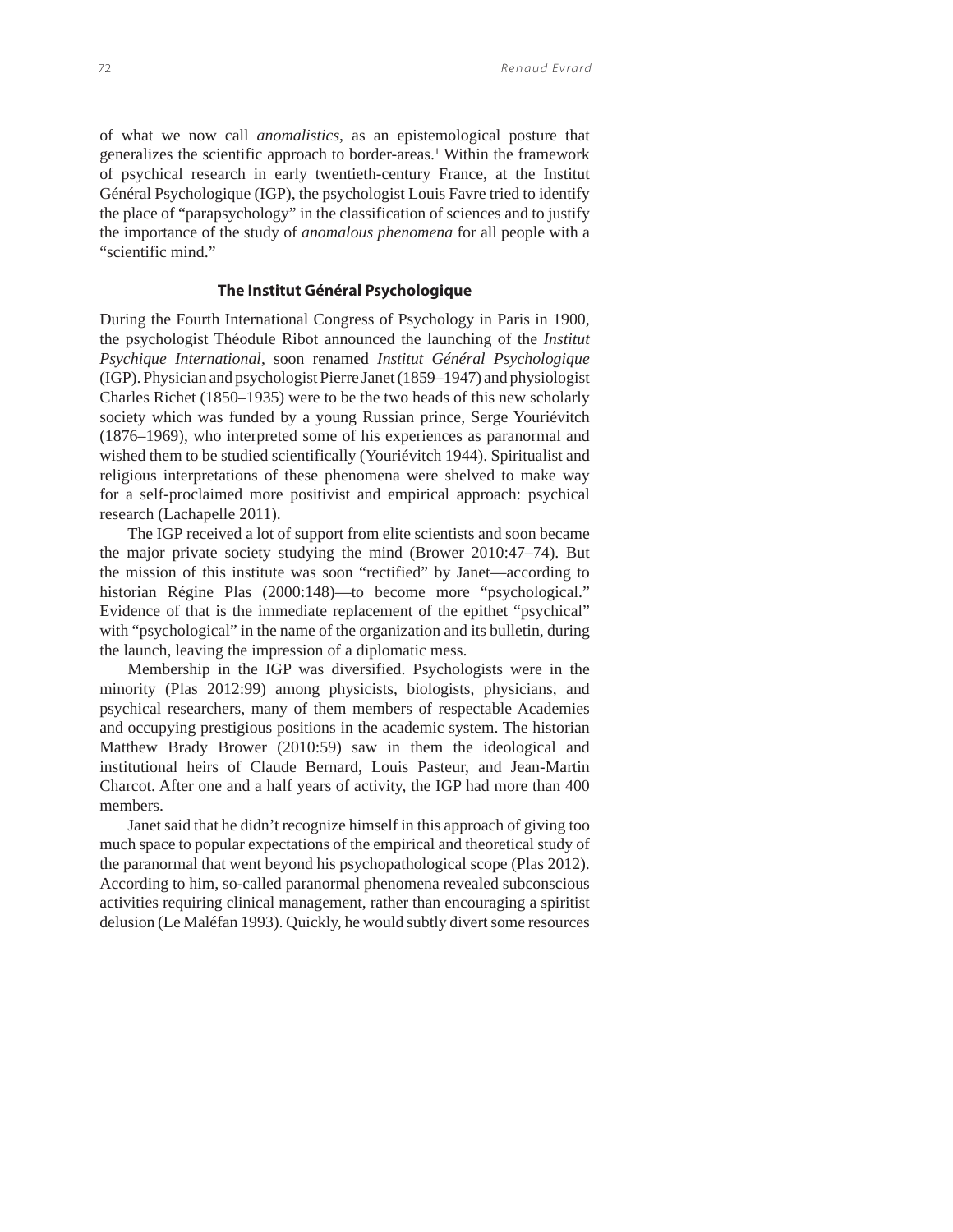from the IGP to create, first within it, a *Société de Psychologie*, which would become independent in 1904 and later became the French Society of Psychology. This Société de Psychologie was autonomous, with its own membership limited to 40 psychologists (without any foreign or psychical researchers), and a more hierarchical functioning.

The paradoxes of the birth of the IGP were criticized by proponents of psychical research (De Vesme 1901): Several issued a call for the creation of a genuine society for psychical research (Sage 1904, Geley 1905). But the IGP nevertheless conducted a masterly study of the medium Eusapia Palladino (1854–1918) among several other clever studies (Courtier 1908; on Palladino see Alvarado 1993). It was done through a subdivision of the IGP, the *Groupe d'étude des phénomènes psychiques* (GEPP). We can see that parapsychology was integrated as one of the specialties of this institute, in the larger undertaking of understanding the nature of mind and its role in nature, adjacent to the study of mind in animals, social groups, criminals, etc.

## **Introducing Louis Favre**

One of the main researchers of the GEPP was Louis Favre (1868–1938?), an agricultural engineer, who was professor of experimental methods at the School of Psychology.2 Without clinical training, he was part of a heterogeneous group of scholars with an enthusiast interest in psychology, before the professionalization of the discipline in France (Carroy, Ohayon, & Plas 2006). He had published several treatises on scientific methodology (Favre 1898, 1900, 1903, 1904b) and an application of that methodology on the "things of everyday life" (Favre 1899) which was confined almost exclusively to demonstrate, through logic and psychology, the innocence of Alfred Dreyfus! (In these publications, he had already highlighted the problem of prejudice and categorical statements.) Favre also had a degree in science, one in law (which made him a lawyer at the Court of Appeal of Paris), and was once a president of the *Société des gens de science* (Society of Men of Science). He spent time in the Laboratory of Experimental Phonetics at the College de France where he worked on diction; and inaugurated in 1898–1899 a free course on the "experimental method" at the Sorbonne. He participated in the First Congress of the "physiological psychology" section of the French Association for the Advancement of Science, in July, 1914.

In the Bulletin of the IGP, his publications shed light on many aspects of research and epistemological reflections current at the IGP. Favre's obsession was methodology. This obsession was such that his colleagues were forced to cut short his interventions, so that he was known as the professor of the experimental method! When he published his pioneering experiments on the influence of magnetic passes on microbes (Favre 1905),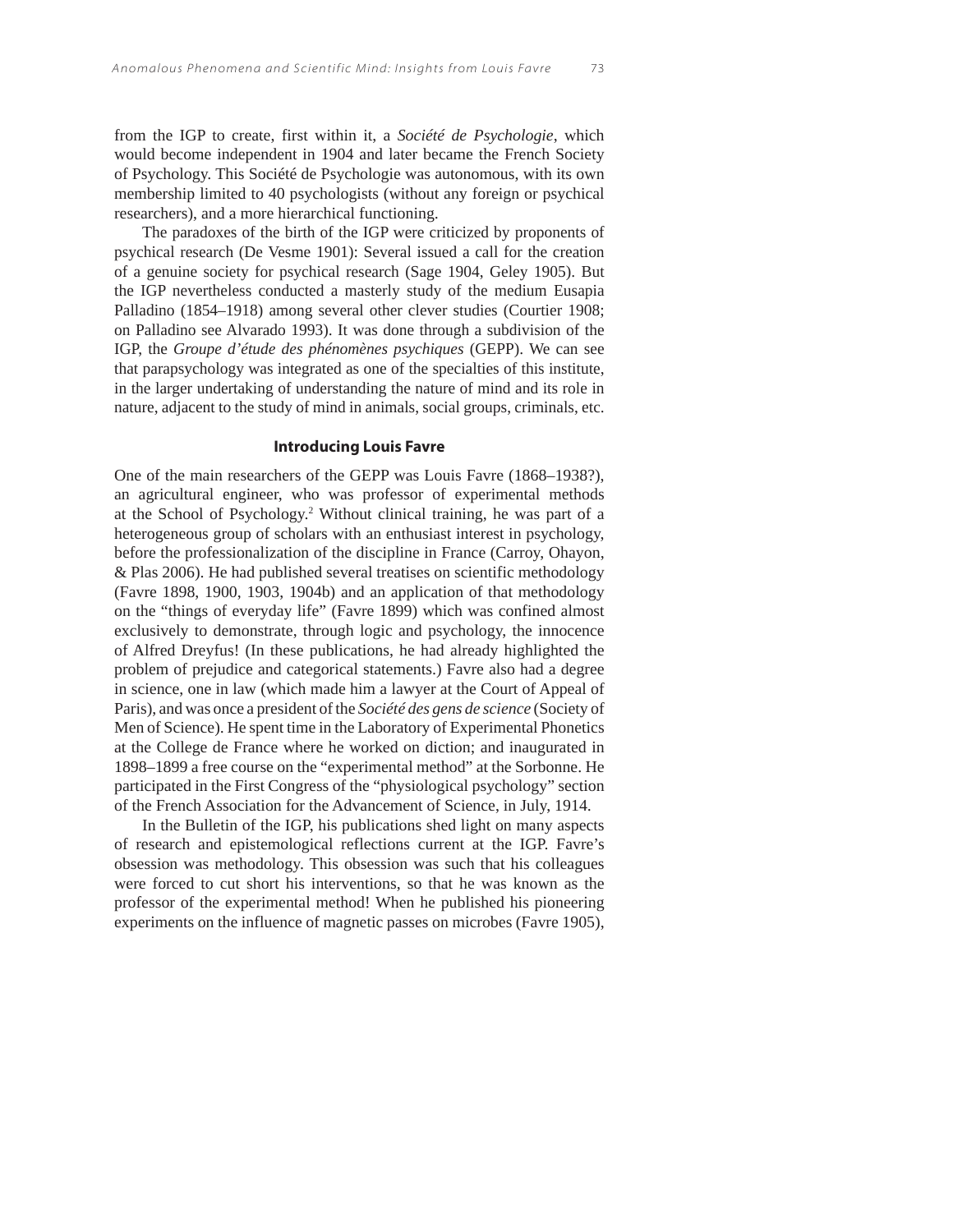only one paragraph lost in the middle of the presentation described (loosely) the results! Yet some of his works deserve some attention. Psychical research or "Metapsychics" (as Richet coined it in 1905) fascinated him because of the methodological and epistemological challenges it poses (Favre 1925).

## **Experimental and Conceptual Studies of Anomalous Phenomena**

Favre therefore began with a study of magnetic passes in 1903. He innovated by testing firstly their effect on plant seeds and secondly on microbes because their control is easier. Not using human or animal targets allowed him to avoid any effect of suggestion. He introduced a control group of microbes from the same strain and left them in identical experimental conditions, except for magnetic passes. Differential effects were measured (Favre 1904a). He first presented this work at the IGP, then at the 5th International Congress of Psychology in Rome in 1905 (Favre 1906). The results were encouraging but not completely convincing due to biases he himself found. However, his methodology would be perfected in later studies of direct mental interactions of living systems (DMILS) (Schmidt 2012).

In 1905 the study of the medium Eusapia Palladino began, in which he participated assiduously. In the group of renowned scholars, he took the floor during the final discussion (see Courtier 1908:547–578), providing some ideas that he later deployed in several communications:

 One idea is that psychical researchers should express their séance observations as percentages, that is to say in degree of plausibility (Favre 1910a). This should reflect variability in observations, opportunities, and abilities, thereby improving discussions.

 On several occasions, Eusapia produced phenomena after a meeting was over. Controllers slackened their attention and the light was relit, and suddenly the long-awaited phenomena appeared. Obviously, the relaxation of controls was canceling the interest of these phenomena. Favre, pushing the logic to its extreme, therefore suggested feigning adjournment of the experiment, turning on the light, and keeping close watch on the medium (Favre 1910b). With the light, the controls are better and the elusiveness of the phenomena is thwarted.

Favre understood that the difficulty in such studies is to obtain an optimal balance between production and control. "Production" defines all the conditions that allow the psychic to produce phenomena (darkness, songs, trance, etc.); "Control" refers to all the conditions that establish their scientific value (brightness, measuring devices, fraud controls, etc.). It is rare that the two meet easily; and that's why psychical researchers cultivate the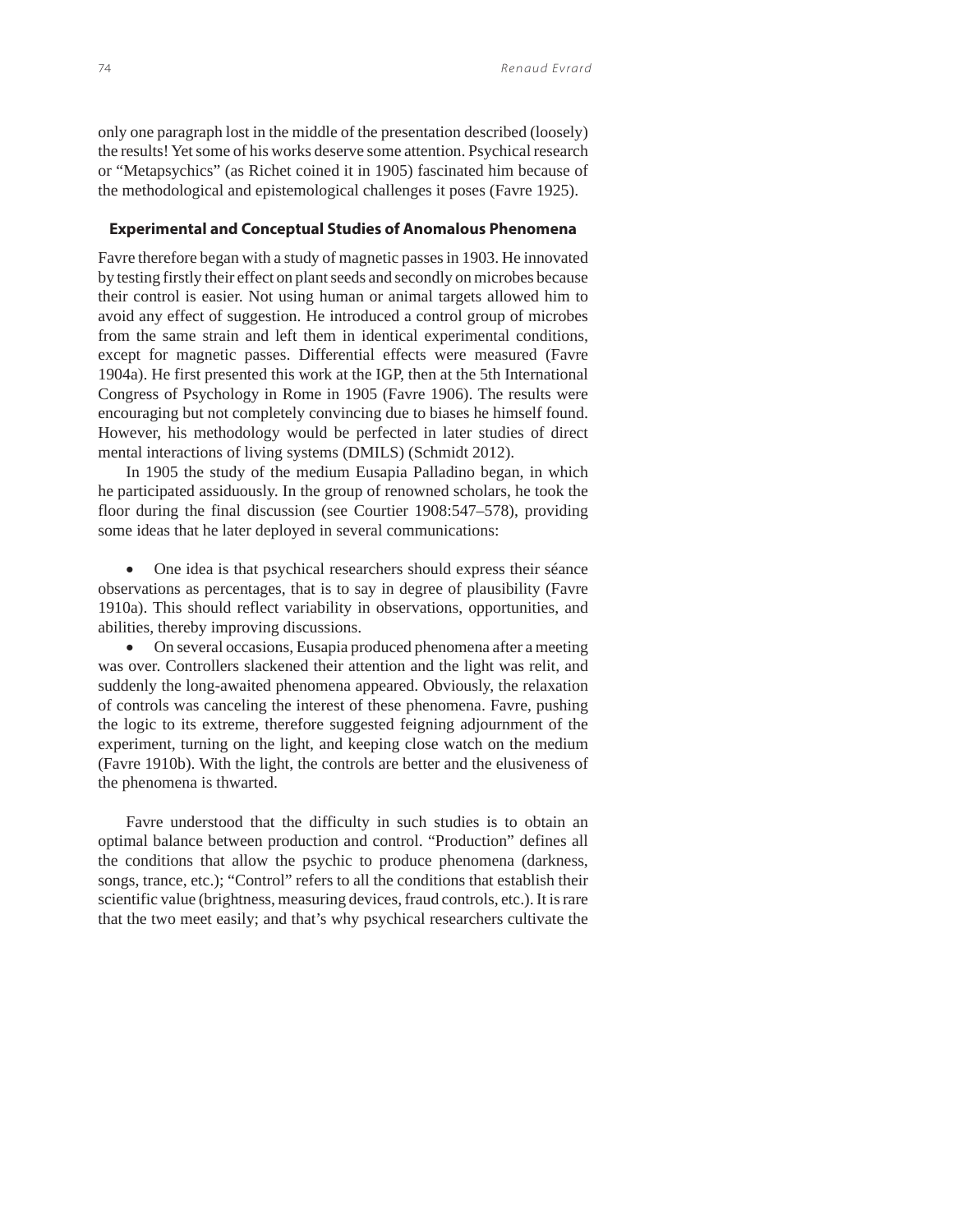delicate art of maximizing both production and control. They wait patiently, establish a trusting relationship, encourage the subject to work under the conditions that are most comfortable to him. Then they add controls, helping the subject to increasingly accept stringent constraints, without breaking the trust bond and other production-conducive factors. Psychology professor and psychical researcher Théodore Flournoy explained the interest of such a methodology:

For phenomena which are still so mysterious, with a very complex and delicate determinism, one should start by patiently observing their spontaneous production, before venturing to experiment, that is to say, to impose certain conditions. And since their main factor is in any case a human being, the medium, whose psychology and physiology we know so little, it is above all [important] not to rush him, but rather to surround him with compliance and respect, to show him and inspire in him the most confidence, to even enter into his views and those of the "Spirits" he is supposed to be the instrument for, by temporarily adopting his perspective; in short, one has to encourage him by treating him humanely and sympathetically, instead of running the useless risk of paralyzing him through contradictions or by immediately subjecting him to control processes which he does not feel the need for and which seem purely vexatious to him. It will be soon enough when his faculties will bloom freely, and that phenomena have begun to deploy, to bring him gradually, by persuasion and by gradual trials, to operate in conditions which are better and increasingly conform with the stringent requirements of the experimental method. (Flournoy 1911:371)

The logic of such an approach is strongly advocated by Favre (1912a:1): "To control facts, first you need to have some. This is why it's essential—here as in any other scientific field—to take care not only of the controls, but also (contrary to what too many psychical researchers do) of the production." This special methodology, between psychology and physics, is at the heart of discussions between psychical researchers and their opponents. Psychical researchers would inevitably blame the skeptics as they are not looking enough at meeting all the conditions favorable to production; while those skeptics, in a dialogue of the deaf, would swear only by the quality of controls.

Favre found that the progression to maximum control was not obvious, for a good reason: Control devices were sometimes disturbed by anomalous phenomena! Several failures and destructions were observed during Palladino's study and, very often she announced ahead of time her enmity toward the targeted device (Favre 1910c). But if the best means of control are rejected by the medium or rendered unusable, this affects the overall quality of results.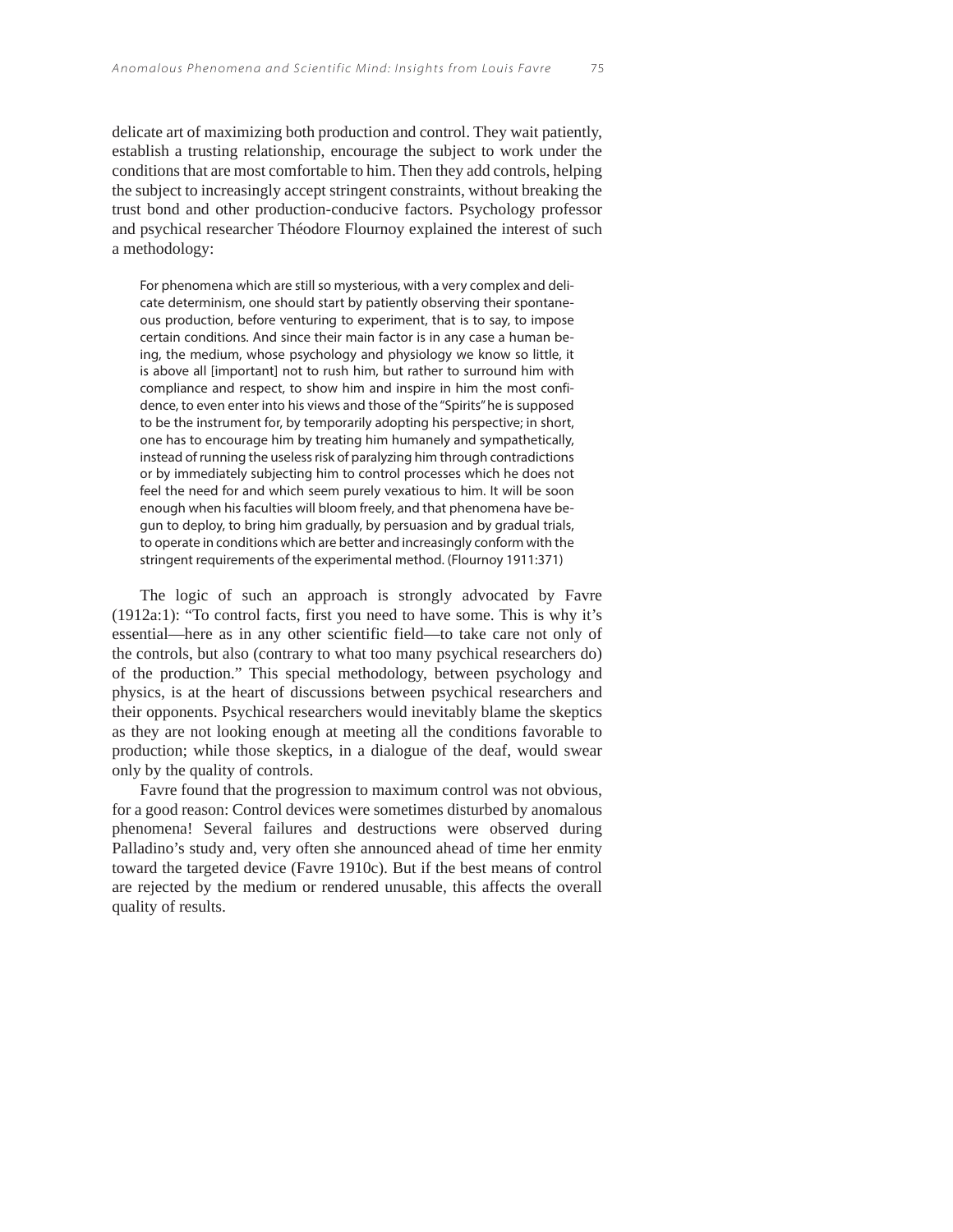To solve this problem, Favre offered a psychologically based solution (Favre 1910b, 1912b). One must know the psychology of the medium to locate objects and devices that are sympathetic or unsympathetic to him. Then, using ruse, one might associate pleasant and unpleasant control devices, so as to develop recursive control possibilities. Knowledge of the medium should be used to provide attractive and fun targets, like the flour that could be thrown in the face of the experimenters (!). Or a wax doll which would be placed on the light switch, so that its telekinetic displacement immediately actuates a reinforcement of the control. Using other similar ideas, Favre behaved as an engineer convinced that every problem has a logical solution, without suspecting that attempts to outwit the subjects will lead *ad infinitum* to new tricks from them, while damaging confidence in the relationship.

Favre also offers other simple devices to establish controls with minimal interference in the production of mediumistic phenomena. For example, the light should not be directed directly on the medium but reach him by reflection. If, nonetheless, the experiment could not be conducted in the light, bright marks in the form of phosphorescent strips could be placed on what is likely to move: the medium, objects, and experimenters. Finally, to remove more doubt about the distance between the subject and target objects, a fixative device called "distancer" could help maintain and measure that distance.

Favre concluded that, according to this dialectic of production and control, it would be wrong to dismiss a phenomenon that disappeared when you changed the conditions of the experiment, usually to more effectively trap the genuine phenomenon or its fraudulent avatar: "When an attempted control seems contrary to production (which is rather common), it is up to the experimenter to find an equivalent that does not eliminate the phenomena" (Favre 1910c:23).

Favre's legacy seems to lie more on the conceptual side, as we found few details about his involvment in other experimental studies of mediumship or other paranormal phenomena. Apparently, Favre hadn't had the opportunity to implement all his ideas as part of IGP's work. However, he did discuss the study of metapsychics itself, its methodology, and its place in the classification of sciences.

## **The Place of Metapsychics in the Classification of Sciences**

By stepping back, Favre has defined psychic phenomena as anomalies or paradoxes. They are abnormal, irregular, unusual, exceptional. (Here as elsewhere, Favre should have used the word "anomalous" referring to the "anomalies" instead of "abnormal," but the French language is under the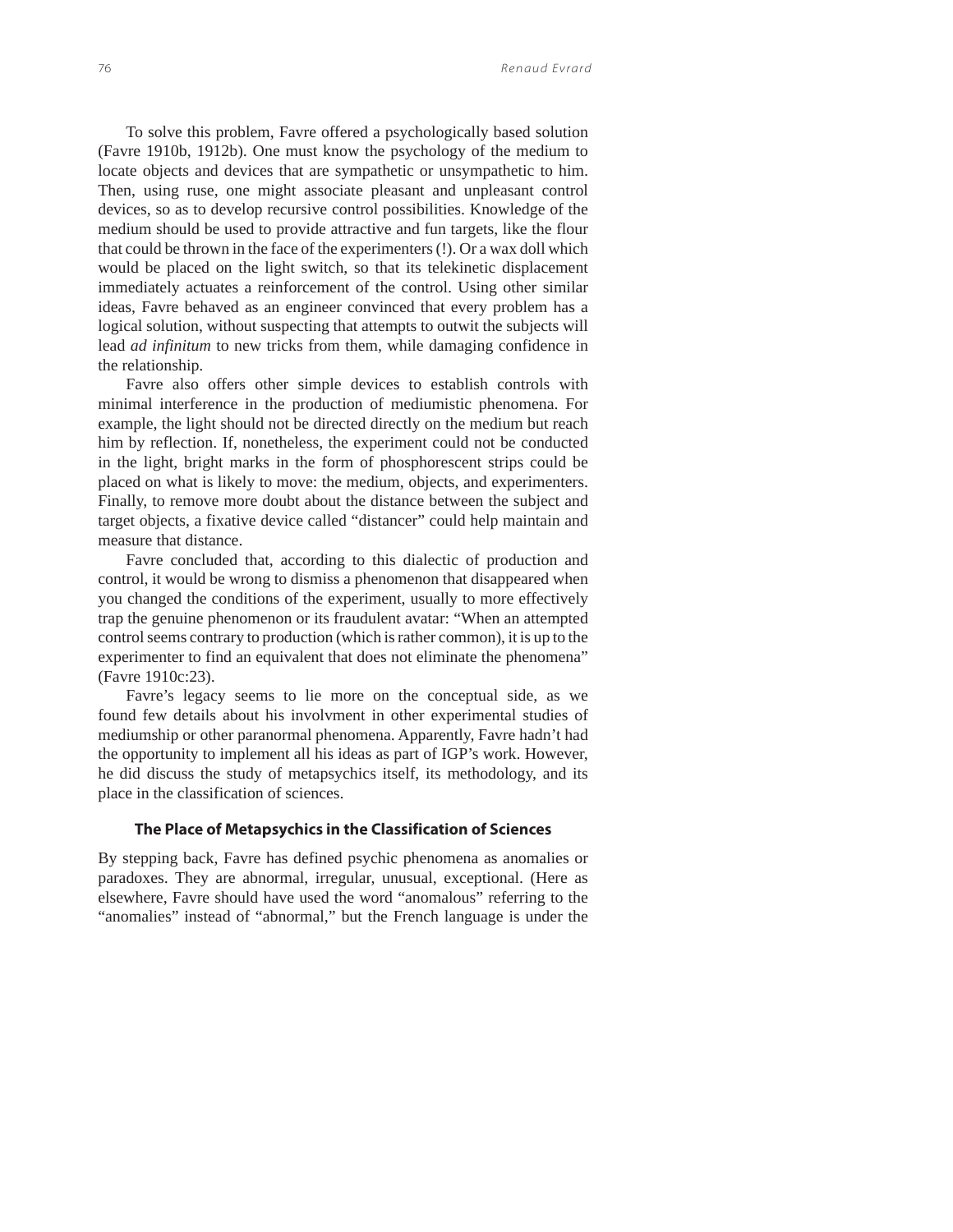influence of an etymological blockage that does not exist in the Anglo-Saxon languages.) These are monsters, but even monsters have their place in science. There is indeed a "teratology of beings" which studies, from biology, zoology, and soon genetics, all the anomalies of the animal and plant kingdoms, all exceptions to the rules. If this teratology had already been a science for a century when Favre evoked it, the "teratology of phenomena"—to which he equated metapsychics—"has not yet reached the scientific stage where it is already the teratology of beings" (Favre 1921:9).

This delay is detrimental because, as Favre said: "Where there is a paradox, there is a discovery to make." Exceptions, anomalies, or exaggerations—whatever the field—put us on a path of discovery: "because they reveal or make sensitive the action of unknown factors, they facilitate the study that will explore these factors" (Favre 1909:6).

Then Favre tried to lay out the lineaments of this science in gestation, which led him to reject abusive names such as "psychic sciences," "parapsychology," or "metapsychism" (Favre 1921:13), because they were too soaked with interpretations. The outlines of this science are poorly established, everything remains to be done, he claimed. Thus he started from scratch. As he expressed at the 3rd International Congress of Psychical Research in Paris in 1927, the place of metapsychics should be as a branch of a more general science, the *Anomalialogy of phenomena*, that is to say, the study of anomalies, of all anomalies. One should not only be focused on the *supernormal*, in new and revolutionary phenomena, but also on the *infranormal* such as pathologies, illusions, frauds, etc., that can explain these strange phenomena. The "tactical" is to deal systematically with all the abnormal—whether supra- or infra-normal—so that no one can deprecate this approach (Favre 1928:284).

This science of anomalies, with such a neutral approach, perfectly fits into the normal scientific process and could garner more researchers:

To attract more and more researchers, it is necessary that this science cease to appear to them as an unscientific thing. Metapsychics is not (. . .) a study of the supernatural, but a study of the abnormal  $($ ..), of the *abnormal* [anomalous] phenomena (that is to say, of the Anomalialogy of the phenomena), and particularly of the abnormal [anomalous] phenomena which seem, rightly or wrongly, to depend on hidden intelligent forces. (Favre 1928:285; his italics)

More than an anomalistic psychology, as it is developing today, Favre caught a glimpse of an *anomalistic science* that embodies this eminently scientific function of the treatment of the unknown, of the brush clearing of border areas. This study, now called "anomalistics," must retain its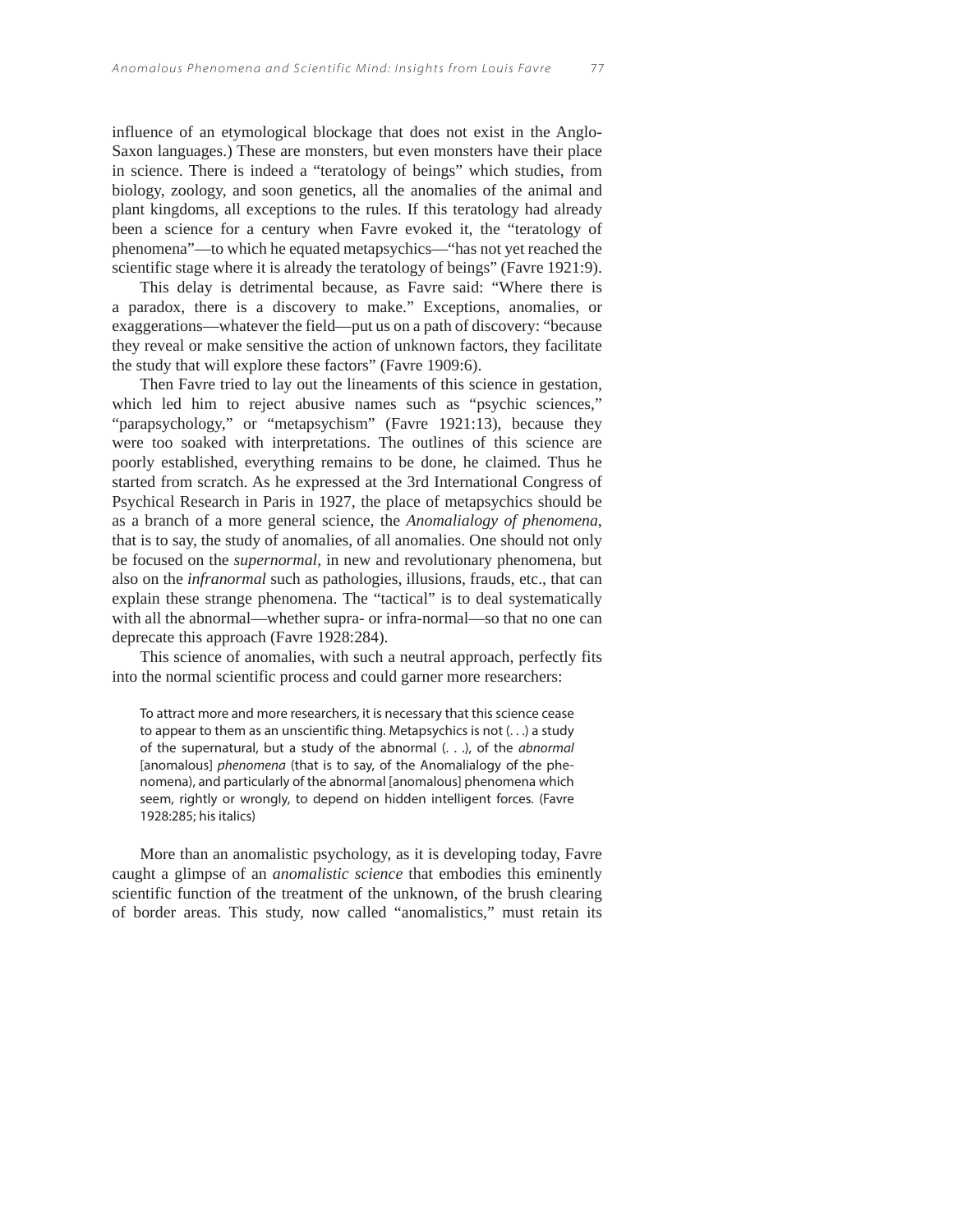subversive dynamic, its principle of innovation that leaves the door open to exceptions which should not be perceived only as nuisances. This is at the price that the study of anomalies can be integrated into the process of scientific discovery, despite the resistances and dogmatic trends of "normal science."

On this ridge, Favre still clung more and more to this meta-knowledge of the scientific method. He pointed this out in the conclusion of his analysis, which is also a true metapsychical profession of faith:

In summary, we can say—in this house of Science [the 3rd Congress was at the Sorbonne]—that Metapsychics is a science, a classified science. And we can add that it is we the scientists, because or when we endeavor successfully to broaden and deepen the field of general science, adding to the knowledge of the normal (with which most men are satisfied) the knowledge of the abnormal—which, in nature, complements and enlightens the normal. We are the pioneers, the vanguard men. We are going toward the darkness, it is true; but it's to fight and destroy it, if possible. We want to bring the light there. We want to disoccult the occult, to naturalize the supernatural—or rather what some mistakenly take for the supernatural. We want to normalize the abnormal, recognizing and showing the links between the two forms, seemingly opposite, of natural phenomena.

To accomplish—without fear and without reproach—our beautiful task (certainly the most difficult of all the scientific tasks, because of the many causes of errors that can play there), we will charge ourselves to track and always more rigorously apply the rules of the experimental scientific Method. Thus Metapsychics will be scientific. It will be scientific or it will not be. (Favre 1928:285; his italics)

#### **Metapsychics and the Scientific Mind**

Favre was nevertheless aware that all researchers are not equipped in the same way to move toward these border studies. He based his argument on his studies of the "scientific mind," which he defined as "all the features needed to advance science" (Favre 1909:9). This psychologization of the scientist resulted in the consideration of the strengths and weaknesses of:

- the affective order (such as "disinterested love of the truth"),
- the intellectual order (such as "critical thinking free of all authority" or "the spirit of invention"),
- and the order of the will or character (patience, boldness, prudence, tolerance, courage, modesty) (Favre 1909:9–13).

Not only did Favre anticipate the study of epistemic virtues (Kidd 2014), but he had already used metapsychics as their privileged vantage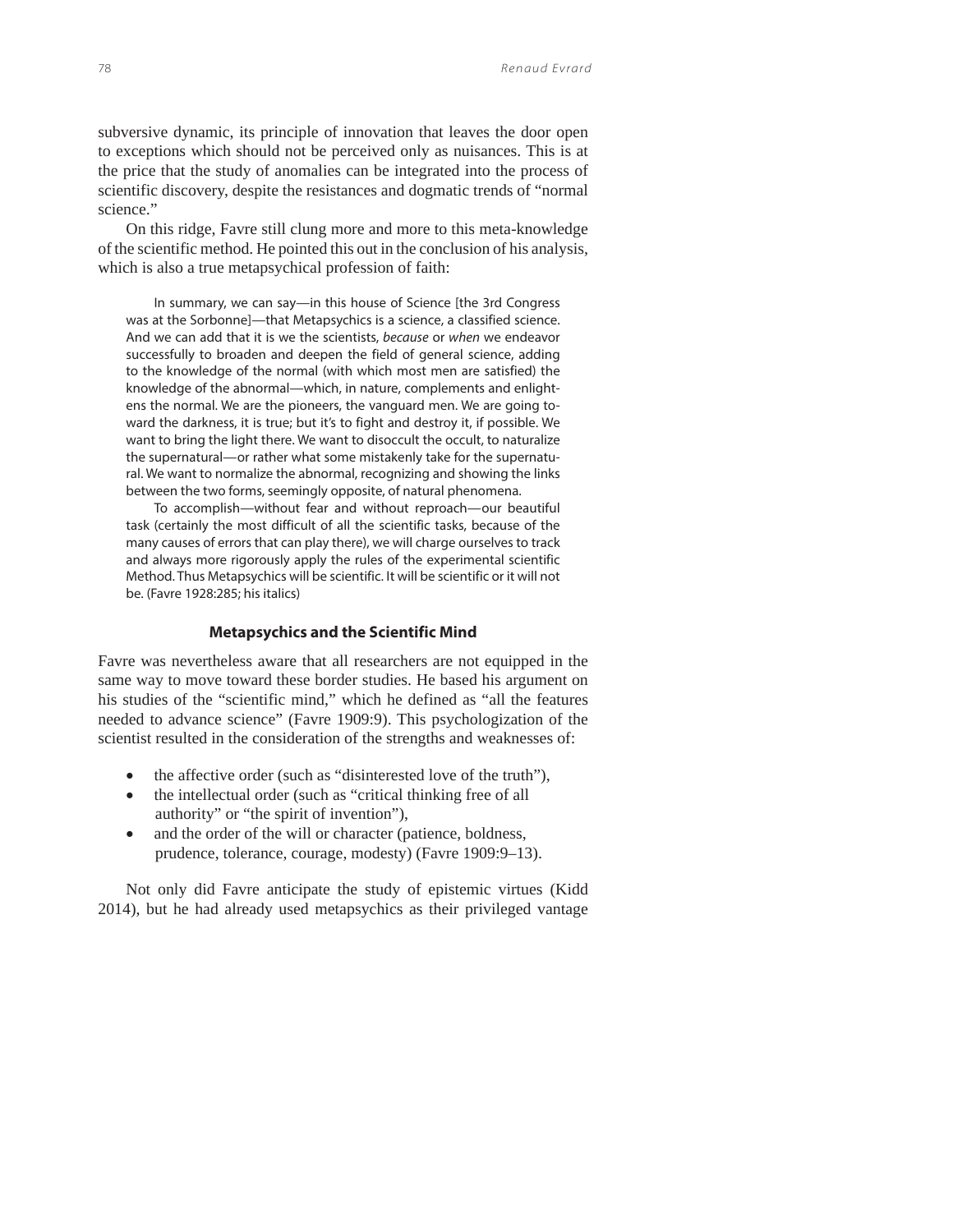ground. Research in heterodox areas seems relevant to test the strengths and shortcomings of available scientific methods from other orthodox fields. Moreover, among the good reasons to study psychical phenomena, he included the "excellent training" (Favre 1909:7) from confrontation with these areas for the training of the scientific mind. An exercise where, unfortunately, many fail:

He who acts as a scientific mind when he studies other objects, appears unscientific when addressing these difficult issues or this land where you have to walk alone, where the good guides and good examples that you can follow or imitate easily, are quite lacking. (Favre 1909:11)

Favre met there the observations later collected by Walter Franklin Prince (1930) and gathered in his book on *The Enchanted Boundary*. But rather than denouncing the excesses of rationalism, he made it an additional asset of metapsychics: "This study is the reagent of choice to detect and meter the scientific mind—our own and that of the individual with whom we speak or discuss" (Favre 1909:19). The way this field excites the passions, making many people partial and unscientific, supported his idea of a metapsychics as a "sensitive reagent." This discipline would have this "touchstone" function by the yardstick of which we could re-evaluate the claims of the supposed holders of the scientific mind. Who truly combines curiosity and critical spirit, benevolence and rigor? According to Favre, very few of his contemporaries can consider themselves as such:

When we do the test or the assay, we find that people with enough scientific mind or a sufficient 'title' are rare. Many who have a head 'full of knowledge' are far from having a rightly shaped mind. (Favre 1909:8, with a reference to a famous quote of Montaigne)

Favre deconstructed the figure of the scientist because he noted repeatedly that people give their opinion on metapsychics without having studied it, something which is usually doomed from the outset in any other field. He gave several examples of conversations with scholars who opposed him with prejudices, "common sense," authority arguments, peremptory affirmations, or a refusal to examine based on the conviction that the whole issue has already been adjudicated and resolved (Favre 1909:13–18). He observed that many established scientists failed to apply rigorous science in these areas because of personal, economic, or social prejudices. What is happening in this zone of turbulence may also reflect the psychological and social investment of *orthodoxy*, even when it is minimized through the rhetoric of openness, truthfulness, and disinterested and dispassionate scientific practice. His conclusion was unequivocal: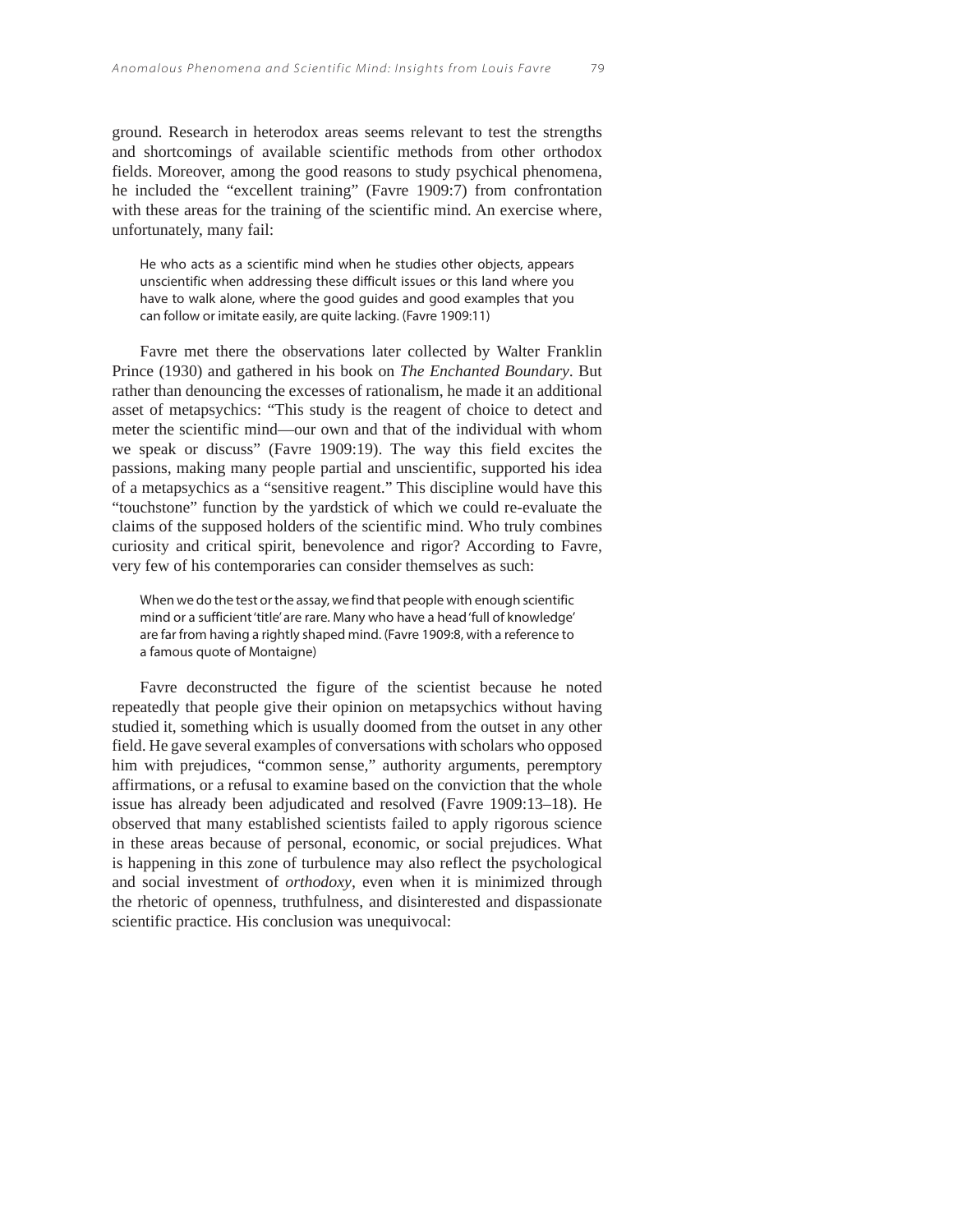At the present time, the best area for scientific intolerance is that of psychic phenomena. The prouds who know everything can not tolerate that those who claim to know only what they have studied expressed a different opinion. (Favre 1909:27)

In the face of this, Favre could only ask, as a former lawyer, to "appeal" and get a "revision" of the scientific trial against metapsychics. He did it in the name of Science, of its Methodology, its Spirit, which are both his deep ideal, the heart of his profession, and the religion that the contemporary world allows him to preach.

Favre's discourse is exemplary—even if we find a similar enthusiasm among several other members of the IGP—in that it shows, on the epistemological level, to what extent the supporters of metapsychics conformed to the scientific ideals of their time—which are not so different from ours. . . . We may oppose their disappointing results and methodological biases, but it's difficult to take away their "right" will to do science. The *science of the mind* meets the *scientific mind*.

#### **Conclusion**

We have few clues about the reception of Favre's works among his circle of colleagues. In the archives of the Institut Métapsychique International (IMI), we found offprints of his articles sent personally to Dr. Eugène Osty, director of the IMI from 1925 to 1938, but no correspondence. The IGP archives are still missing, making it difficult to fully understand his connections with other psychical researchers and contemporary scholars.

A contextual analysis brought us two hypotheses: firstly, Favre, partly because of his personality and partly because of his lack of high-level credentials, was a jobber in the midst of IGP scientific elites; secondly, his focus on general methodological and epistemological issues in psychical research was not the most central to the evidence-driven debate, but maybe it was—for that very reason—particularly ahead of its time and relevant to contemporary research. These two hypotheses may explain why Favre's contributions were swallowed up in the history of metapsychics.

A key point in his work is his attempt to integrate the psychology and ecology of experimental subjects into experimental design, in an adequate balance with scientific constraints. This is still a major epistemological issue in all human sciences, and may especially distinguish standardized quantitative parapsychology following J. B. Rhine's research and other more ecologically driven paradigms, such as metapsychics (Méheust 1999, Evrard 2016a). Another key point is his neutral approach to anomalistics, which brought the same level of interest to the study of psi and non-psi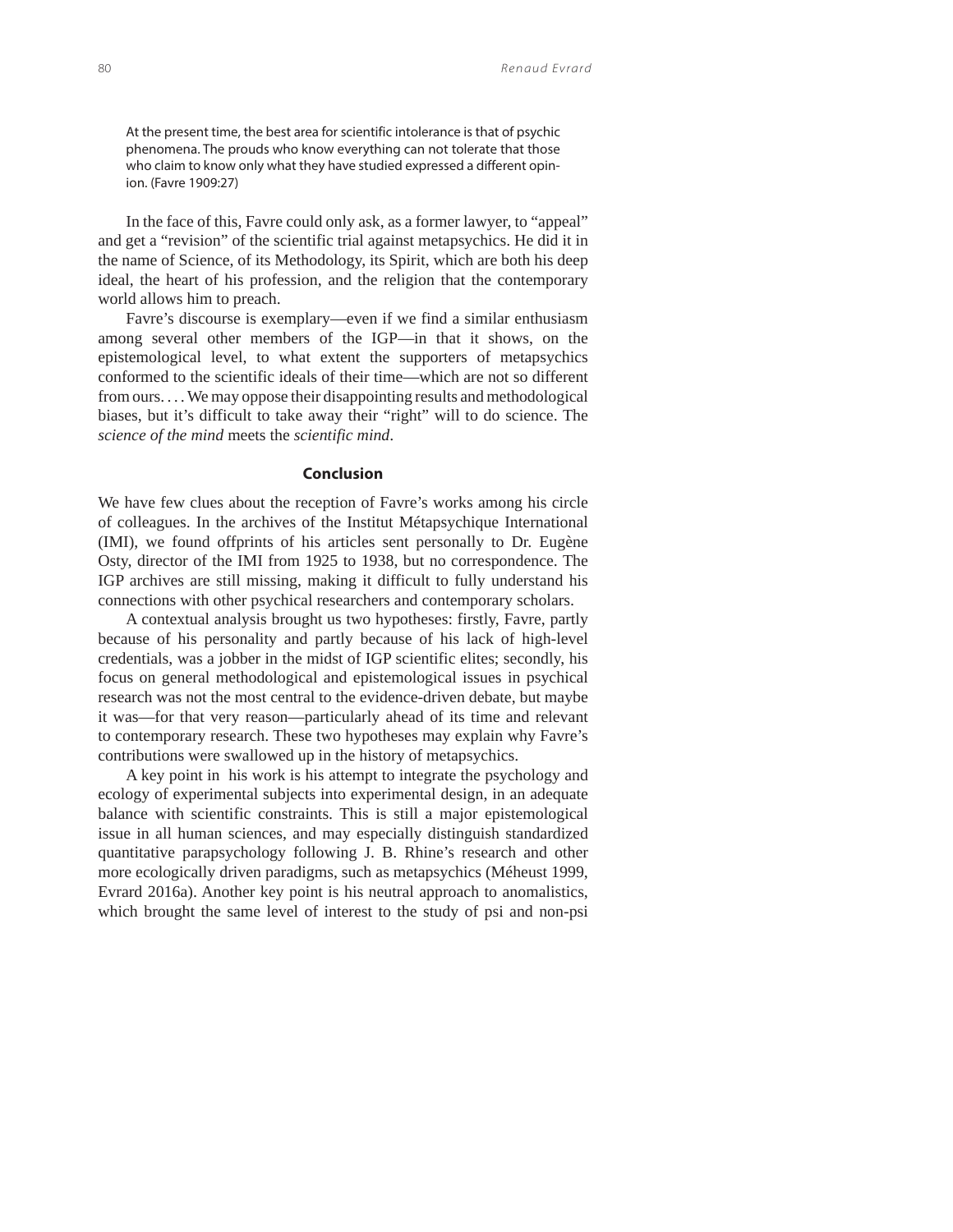processes. This orientation gives more legitimacy to a scholar's approach to paranormal phenomena, but its success depends on the ability of researchers themselves to tolerate the undecidability of their hypotheses. What might have happened if Pierre Janet had agreed to participate in the experimental study of Eusapia Palladino, despite and thanks to his critical attitude, as he had previously with the lucid somnambule Léonie Leboulanger (Le Maléfan 1993)? Favre showed us that the study of paranormal phenomena gives good examples of how a psychology of science and scientists may contribute to the understanding of conventional scientific practices (Feist & Gorman 2012, Kidd, 2014).

#### **Notes**

- <sup>1</sup> A previous version of this article was published in German (Evrard 2015), thanks to Gerd Hövelmann, whom I also acknowledge for his authorization to publish this material again.
- <sup>2</sup> The Paris School of Psychology opened its doors in 1884 and gathered, at the time of Favre, teachers such as Edgar Bérillon, Paul Magnin, Felix Regnault, Paul Farez, Caustier, Lépinay, Binet-Sanglé, and Felix Régamey. The teaching was public and was intended for physicians, students, and minds eager to know about scientific acquisitions in the fields of positivist psychology and sociology (see *Revue de l'hypnotisme* Journal, *20*(7)(January 1906):193–194).

#### **References Cited**

- Alvarado, C. S. (1993). Gifted subjects' contributions to psychical research: The case of Eusapia Palladino. Journal of the Society for Psychical Research, 59:269–292.
- Brower, M. B. (2010). Unruly spirits: The science of psychic phenomena in modern France. Urbana: University of Illinois Press.
- Carroy, J., Ohayon, A., & Plas, R. (2006). Histoire de la psychologie en France: XIXe–XXe siècles. Paris: La Découverte.
- Courtier, J. (1908). Rapport sur les séances d'Eusapia Palladino à l'Institut général psychologique en 1905, 1906, 1907 et 1908. Mayenne: Impr. de C. Colinnovembre.
- De Vesme, C. (1901). L'Institut Psychologique International. Psychica, 11:322-330.
- Evrard, R. (2015). Louis Favre und die Anomalialogie von Phänomenen. Zeitschrift für Anomalistik, 15(1+2):130–139.
- Evrard, R. (2016a). La légende de l'esprit: enquête sur 150 ans de parapsychologie en France. Paris: Trajectoire.
- Evrard, R. (2016b). The Orthodoxization of Psychology in France at the Turn of the 20th Century. In Okkultismus im Gehäuse by A. Lux and S. Paletschek (directors), Institutionalisierungen von Parapsychologie im 20, Jahrhundert in internationler Perspektive, Berlin: De Gruyter Oldenbourg, pp. 173–199.
- Favre, L. (1898). Contribution à l'étude de la méthode dans les sciences expérimentales. Paris: Schleicher Frères.
- Favre, L. (1899). La méthode dans les choses de la vie courante: logique, psychologie. Paris: Schleicher Frères.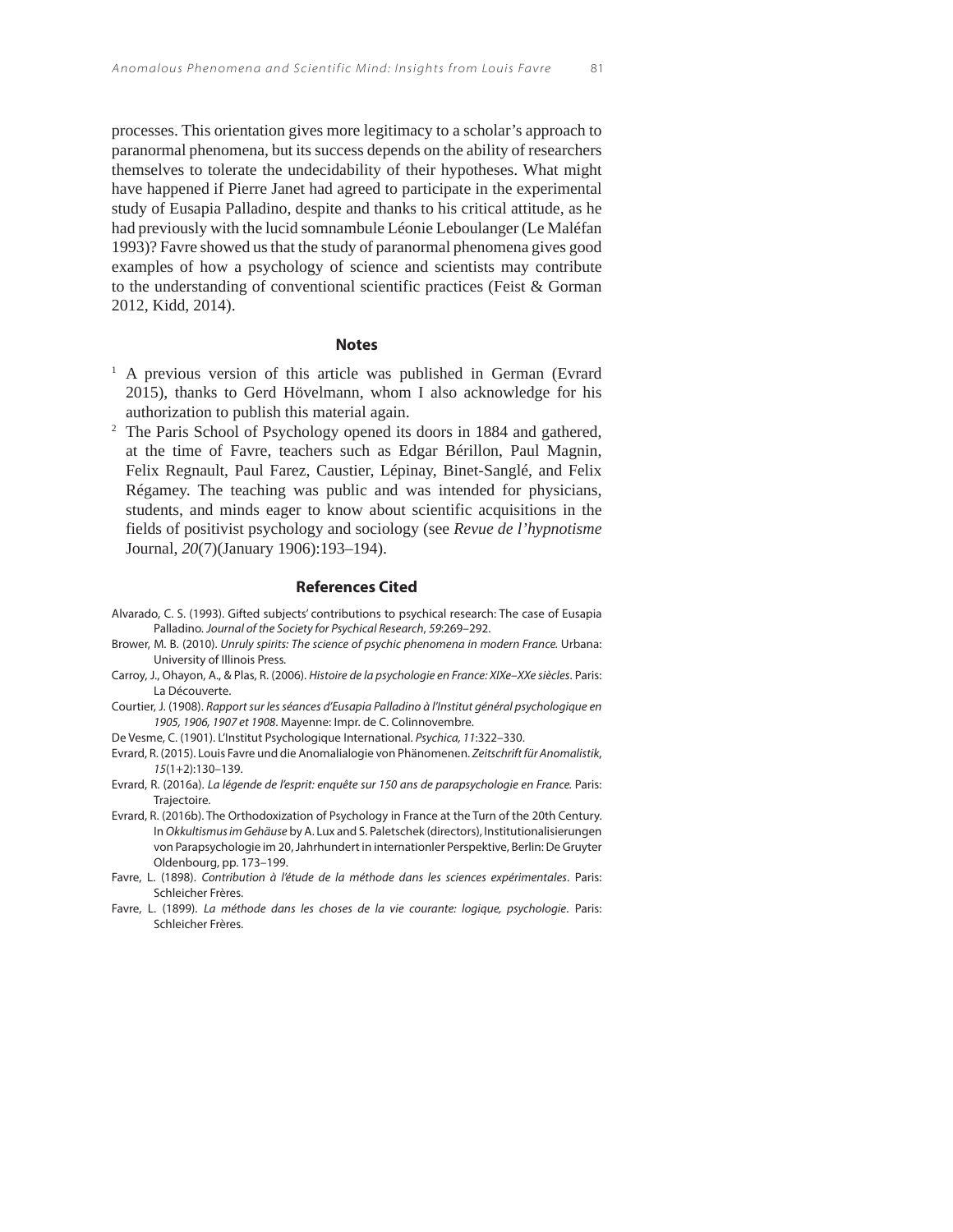- Favre, L. (1900). L'Organisation de la Science (Part 2 of Bibliothèque des méthodes dans les sciences expérimentales). Paris: Schleicher Frères.
- Favre, L. (1903). L'esprit scientifique et la méthode scientifique. Paris: Schleicher Frères.
- Favre, L. (1904a). De l'action des mains sur les microbes. (Etude de méthode). Bulletin de l'Institut général psychologique, 4(3):282–316.
- Favre, L. (1904b). Notes sur l'histoire générale des sciences. Paris: Schleicher Frères.
- Favre, L. (1905). De l'action de mains sur les végétaux (étude de méthode). Bulletin de l'Institut Général Psychologique, 5:135–151.
- Favre, L. (1906). Hypnotisme et magnetisme animal. In Atti del V Congresso Internazionale di Psicologia, tenuto in Roma dal 26 al 30 aprile 1905 edited by G. Sergi, Rome: Forzani e C. Tipografi del Senato, pp. 552–553.
- Favre, L. (1909). Pourquoi il faut étudier les phénomènes psychiques l'esprit scientifique. Bulletin de l'Institut général psychologique, 9(4):5–28.
- Favre, L. (1910a). Psychologie et notation des jugements en matières scientifique et autres. In VIe Congrès international de psychologie. Rapports et comptes rendus by E. Claparède (director), Genève: Kundig, pp. 643–648.
- Favre, L. (1910b). La psychologie du médium. Ses applications. In: Vle Congrès international de psychologie. Rapports et comptes rendus by E. Claparède (director), Genève: Kundig, pp. 655–662.
- Favre, L. (1910c). Dispositifs et techniques applicables aux phénomènes médiumiques d'ordre physique. Bulletin de l'Institut général psychologique, 10(4):1–23.
- Favre, L. (1912a). La production et le contrôle des phénomènes médiumiques. Bulletin de l'Institut général psychologique, 12(5–6):1–16.
- Favre, L. (1912b). Nouveaux dispositifs pour l'étude des phénomènes médiumiques d'ordre psychique. Bulletin de l'Institut général psychologique, 12(5–6):17–22.
- Favre, L. (1921). Le normal et l'anormal pour l'étude des phénomènes psychiques. Bulletin de l'Institut général psychologique, 21(4–6):1–14.
- Favre, L. (1925). Que faut-il penser de la métapsychique? La métapsychique et la méthode scientifique. Paris: PUF.
- Favre, L. (1928). La place de la Métapsychique dans la Classification des Sciences. In Compte rendu du IIIème Congrès international de sciences à Paris, Septembre–Octobre 1927, Paris: Institut métapsychique international, pp. 280–285.
- Feist, G. J., & Gorman, M. (2012). Handbook of the Psychology of Science. New York: Springer.
- Flournoy, T. (1911). Esprits et médiums. Mélanges de métaphsyhique et de psychologie. Paris: Fischbascher.
- Geley , G. (1905). Comment faire progresser les études psychiques? Quelques vœux et projets. Laval: Impr. de L. Barnéoud.
- Kidd , I. J. (2014). Was Sir William Crookes Epistemically Virtuous? Studies in History and Philosophy of Biological and Biomedical Sciences, 48:67–74.
- Lachapelle, S. (2011). Investigating the Supernatural: From Spiritism and Occultism to Psychical Research and Metapsychics in France, 1853–1931. Baltimore: The Johns Hopkins University Press.
- Le Maléfan, P. (1993). Pierre Janet, le spiritisme et les délires spirites. L'Évolution psychiatrique, 58(2):445–452.
- Méheust, B. (1999). Somnambulisme et médiumnité (2 tomes). Paris: Institut Synthélabo.
- Plas, R. (2000). Naissance d'une science humaine: la psychologie. Les psychologues et le merveilleux psychique. Rennes: PUR.
- Plas, R. (2012). Psychology and psychical research in France around the end of the 19th century. History of the Human Sciences, 25(2):91–107.
- Prince, W. F. (1930). The Enchanted Boundary: Being A Survey of Negative Reactions to Claims of Psychic Phenomena 1820 to1930. Boston: Boston Society for Psychical Research.